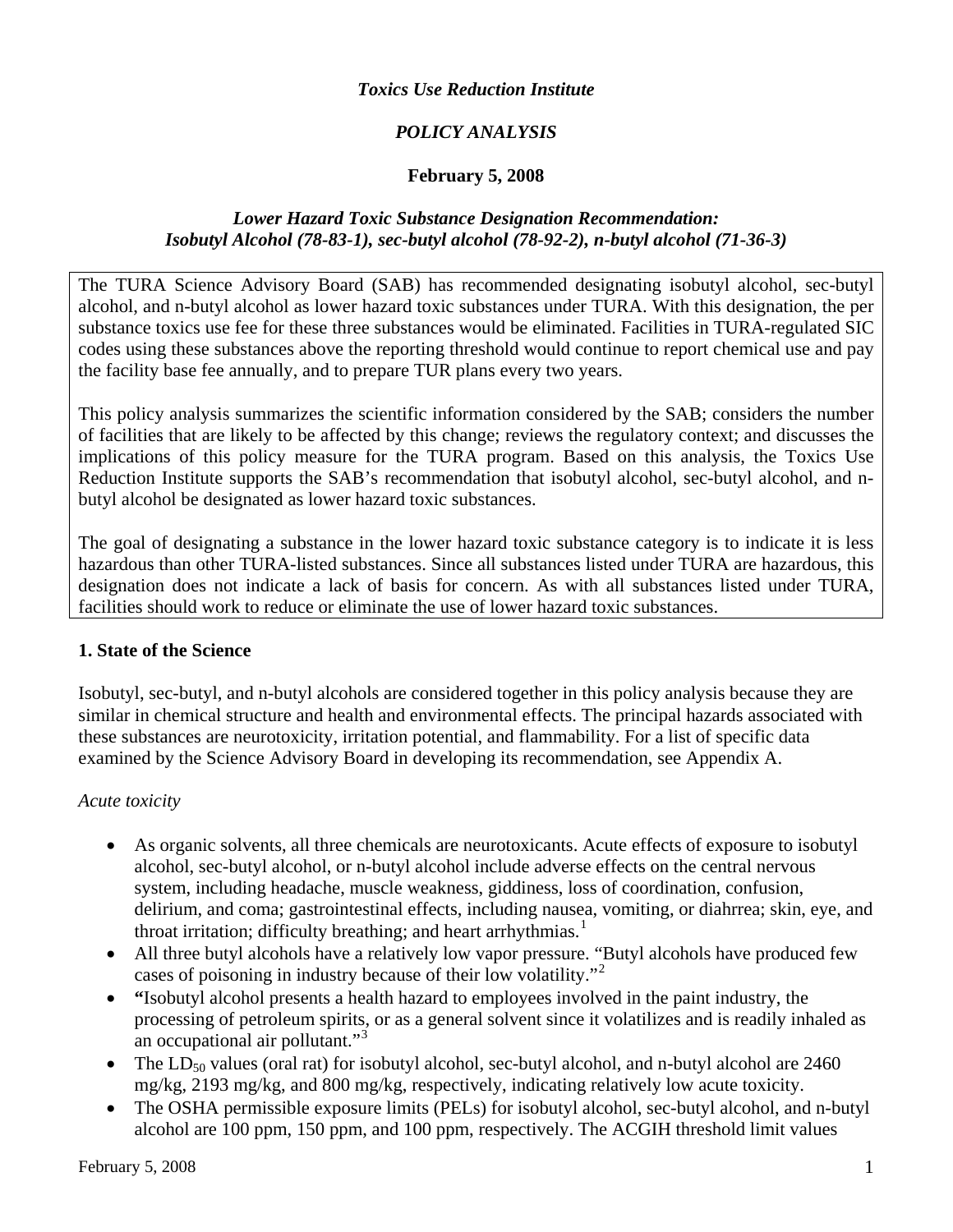(TLVs) are 50 ppm, 100 ppm, and 20 ppm, respectively. The NIOSH recommended exposure limit (RELs) are 50 ppm, 100 ppm, and 50 ppm, respectively. These relatively low occupational exposure limits are based on data showing irritant effects in humans. Animal exposure data indicate that central nervous system impairment can occur but at much higher airborne concentrations.<sup>4</sup>

## *Chronic toxicity*

- Chronic effects of exposure to large amounts of isobutyl alcohol, sec-butyl alcohol, or n-butyl alcohol include chronic solvent encephalopathy, or "chronic painters' syndrome," characterized by mood changes, and impairment of cognitive function.<sup>[5](#page-4-1)</sup>
- The International Agency for Research on Cancer (IARC) does not list isobutyl alcohol, sec butyl alcohol, and n-butyl alcohol as carcinogens.
- None of the butyl alcohols are listed on California's Proposition 65 list of reproductive or developmental toxicants.

### *Environment*

- All three chemicals have relatively low persistence in water, soil and sediment and are unlikely to bioaccumulate.
- Due to their relatively low vapor pressure, the three butyl alcohols are not highly volatile.
- The chronic fish toxicity values for the three chemicals are 83 mg/L, 83 mg/L, and 72 mg/L, respectively, indicating relatively low aquatic toxicity.
- In the TURA Advisory Committee discussion of these chemicals, concern was expressed regarding biochemical oxygen demand (BOD) loading from alcohols.

### *Safety*

All three substances are Class 1C flammable liquids (flash point above 73 degrees).<sup>[6](#page-4-1)</sup>

### *Uncertainty*

The hazards of all three substances are relatively well understood. Uncertainty does not play a significant role in development of our policy recommendations in this case.

### **2. Number of facilities affected**

According to the 2005 TURA data, 9 facilities report for n-butyl alcohol, 3 facilities report for isobutyl alcohol and 2 facilities report for sec-butyl alcohol. These facilities are primarily in SIC codes 28xx (Chemicals and Allied Products) and 51xx (Wholesale Trade). The end uses for all three substances are primarily in paints, coatings, and thinners. Thus, a total of 14 facilities would be affected by designating the three butyl alcohols as lower hazard substances.

# **3. Regulatory Context**

All three substances are regulated under several statutes at the federal level. However, they are not targeted as priorities at the federal or state level.

| <b>EPCRA</b><br>Sec-butyl and n-butyl: reportable under TRI. |  |
|--------------------------------------------------------------|--|
|--------------------------------------------------------------|--|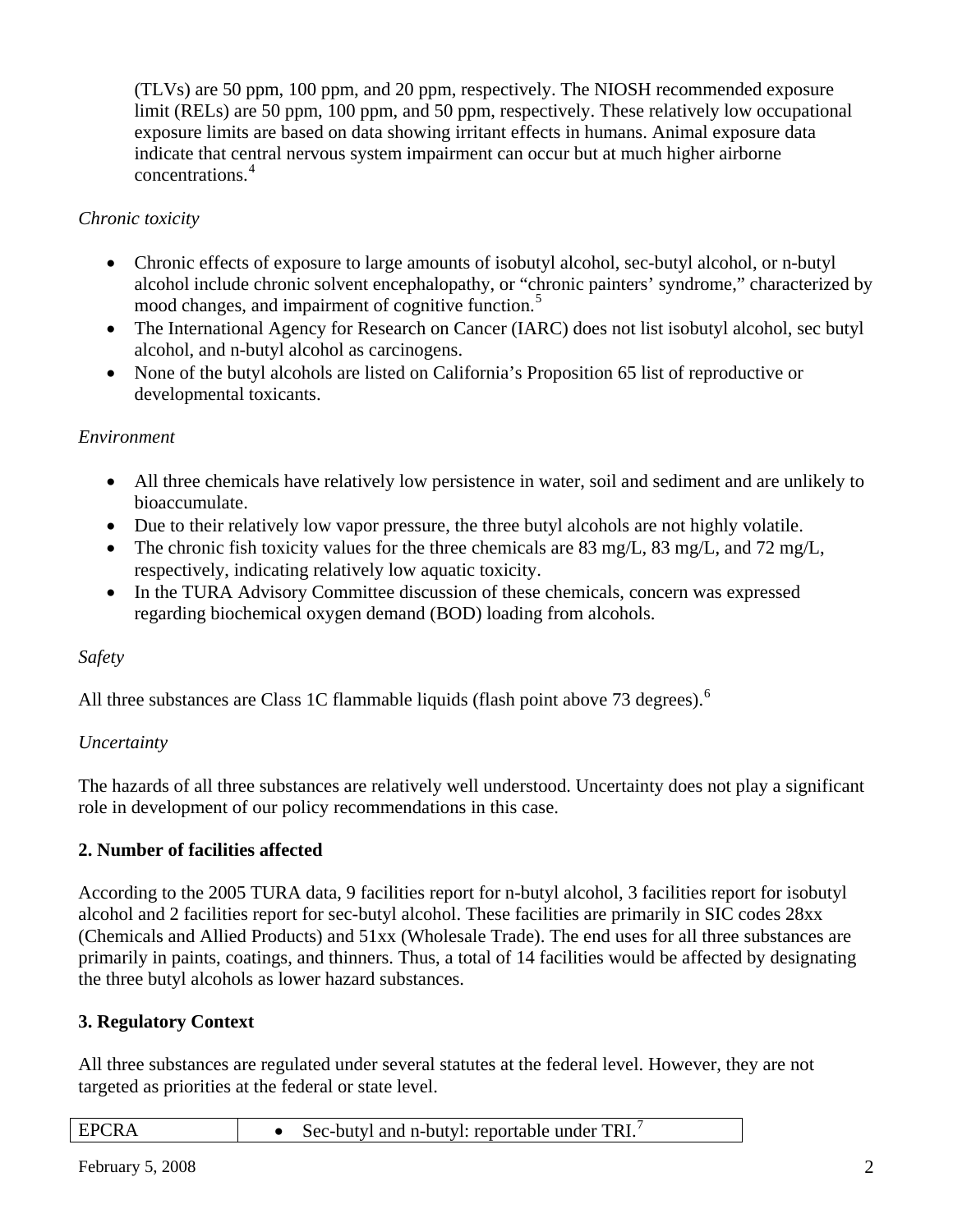| <b>CAA</b>      | Not listed as Hazardous Air Pollutants <sup>8</sup>                |
|-----------------|--------------------------------------------------------------------|
| <b>RCRA</b>     | Isobutyl and n-butyl alcohol are considered hazardous              |
|                 | waste under certain circumstances <sup>9</sup>                     |
| <b>CERCLA</b>   | • Isobutyl and n-butyl alcohol: Facilities required to notify      |
|                 | National Response Center if release $\geq 5,000$ lb. <sup>10</sup> |
| <b>OSHA PEL</b> | • Isobutyl: $100$ ppm                                              |
|                 | sec-Butyl: 150 ppm                                                 |
|                 | n-Butyl: 100 ppm                                                   |
| <b>ACGIHTLV</b> | Isobutyl: 50 ppm                                                   |
| (TWA)           | sec-Butyl: 100 ppm                                                 |
|                 | n-Butyl: 20 ppm                                                    |
| <b>SDWA</b>     | Not regulated as drinking water contaminants <sup>11</sup>         |
| <b>FDA</b>      | Permitted as a food additive under certain                         |
|                 | circumstances                                                      |

#### *International*

• In Canada's Domestic Substance List categorization, isobutyl alcohol and n-butyl alcohol meet the Government of Canada Categorization Criteria, while sec-butyl alcohol does not. These categorization criteria indicate that there is a basis for concern, such that further attention to the chemical is required, based on one of the following metrics: persistence, bioaccumulation, inherent toxicity to humans or non-human organisms, or potential for high exposures.<sup>[13](#page-5-0)</sup>

#### **4. Implications for the TURA program**

Designation of isobutyl alcohol, n-butyl alcohol, and sec-butyl alcohol as lower hazard substances would mean facilities no longer would be required to pay the per-substance toxics use fee of \$1,100 for these substances. Based on 2005 reporting data (14 reports for these substances), the total revenue loss to the TURA program would be \$15,400. Companies would continue to report and plan for these chemicals, so the program would still receive reporting data and the companies would still gain the benefits of planning.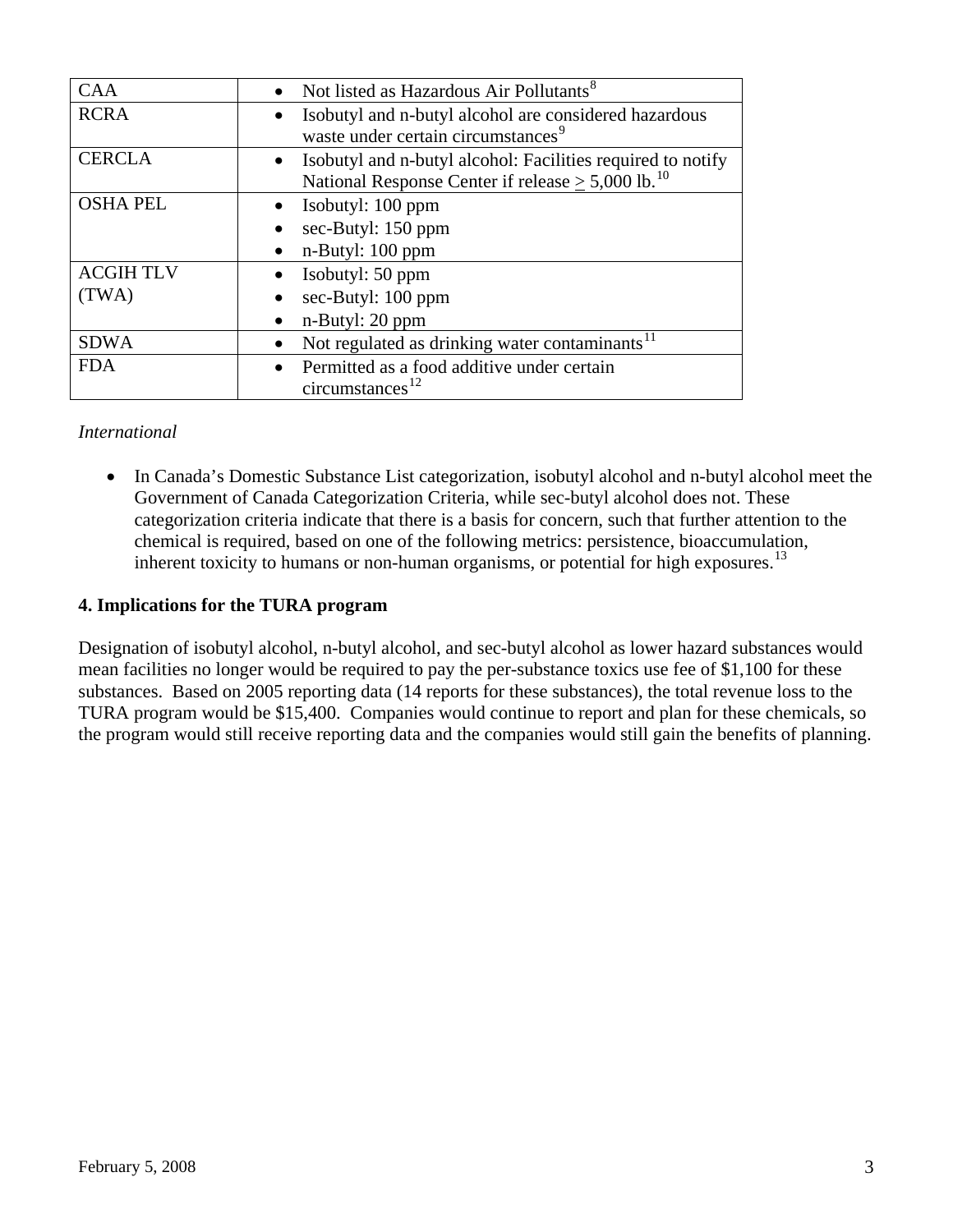# **Appendix A: Data the SAB considered**

| 150 DULYI AICONOI (70-03-17      |                         |
|----------------------------------|-------------------------|
| <b>International Agency for</b>  | not listed              |
| <b>Research on Cancer (IARC)</b> |                         |
| <b>PBT</b> Profiler:             |                         |
| Half life in water               | 15 days                 |
| <b>Half life in soil</b>         | 30 days                 |
| <b>Half life in sediment</b>     | 140 days                |
| Half life in air                 | 2.3 days                |
| <b>Bioconcentration factor</b>   | 3.2                     |
| <b>Chronic Fish (ChV)</b>        | $83 \text{ mg/L}$       |
| LD50                             | $2460$ mg/kg (oral rat) |
| <b>Reference Dose</b>            | $.3 \text{ mg/kg/day}$  |
| <b>Flash Point</b>               | 82.4 F                  |
|                                  |                         |

## **iso butyl alcohol (78-83-1)**

## **sec butyl alcohol (78-92-2)**

| <b>International Agency for</b>  | not listed              |
|----------------------------------|-------------------------|
| <b>Research on Cancer (IARC)</b> |                         |
| <b>PBT</b> Profiler:             |                         |
| Half life in water               | 15 days                 |
| <b>Half life in soil</b>         | 30 days                 |
| <b>Half life in sediment</b>     | 140 days                |
| Half life in air                 | $1.7$ days              |
| <b>Bioconcentration factor</b>   | 3.2                     |
| <b>Chronic Fish (ChV)</b>        | $83 \text{ mg/L}$       |
| LD50                             | $2193$ mg/kg (oral rat) |
| <b>Reference Dose</b>            | Not available           |
| <b>Flash Point</b>               | 75.2 F                  |

#### **n butyl alcohol (71-36-3)**

| <b>International Agency for</b>  | not listed           |
|----------------------------------|----------------------|
| <b>Research on Cancer (IARC)</b> |                      |
| <b>PBT</b> Profiler:             |                      |
| Half life in water               | 8.7 days             |
| <b>Half life in soil</b>         | 17 days              |
| Half life in sediment            | 78 days              |
| Half life in air                 | $1.9$ days           |
| <b>Bioconcentration factor</b>   | 3.2                  |
| <b>Chronic Fish (ChV)</b>        | $72 \text{ mg/L}$    |
| LD50                             | 800 mg/kg (oral rat) |
| <b>Reference Dose</b>            | $.1$ mg/kg/day       |
| <b>Flash Point</b>               | 95 F                 |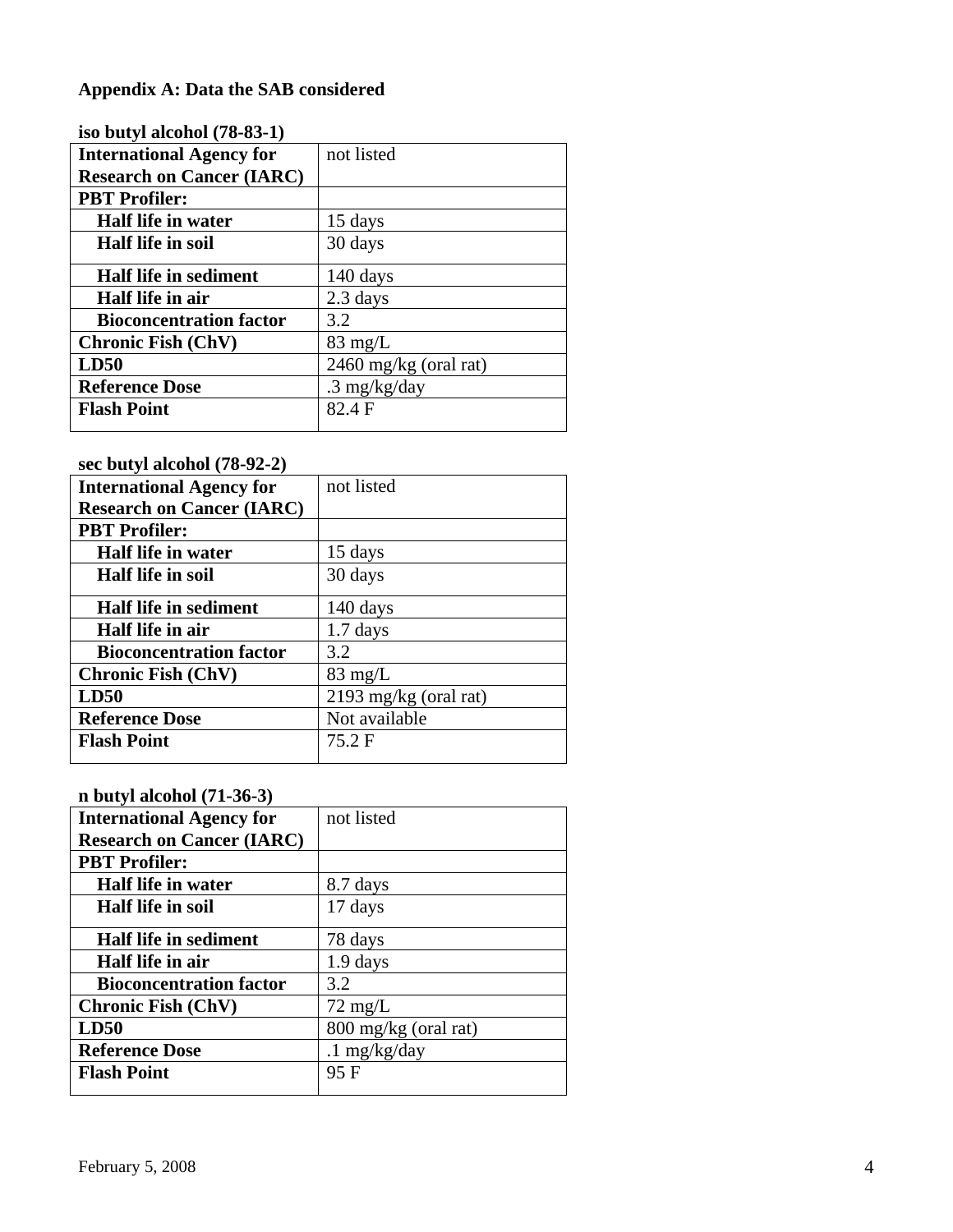#### <span id="page-4-1"></span>**Appendix B: Glossary of Regulatory Terms**

| <b>ACGIH</b>   | American Conference of Governmental Industrial Hygienists                 |
|----------------|---------------------------------------------------------------------------|
| <b>CAA</b>     | Clean Air Act                                                             |
| <b>CERCLA</b>  | Comprehensive Environmental Response, Compensation, and Liability Act     |
| <b>CWA</b>     | Clean Water Act                                                           |
| <b>EPCRA</b>   | Emergency Planning and Community Right to Know Act                        |
| <b>FDA</b>     | Food and Drug Administration                                              |
| <b>MCL</b>     | <b>Maximum Contaminant Level</b>                                          |
| <b>NIOSH</b>   | National Institutes of Occupational Safety and Health                     |
| <b>OSHA</b>    | Occupational Safety and Health Administration                             |
| <b>RCRA</b>    | Resource Conservation and Recovery Act                                    |
| <b>SARA</b>    | Superfund Amendments and Reauthorization Act                              |
| SDWA           | Safe Drinking Water Act                                                   |
| Tier II        | Chemical inventory reporting requirements for facilities subject to EPCRA |
| <b>TRI</b>     | <b>Toxic Release Inventory</b>                                            |
| <b>TWA-PEL</b> | Time-weighted average - Permissible Exposure Limit                        |
| <b>TWA-REL</b> | Time-weighted average – Recommended Exposure Limit                        |
| <b>TWA-TLV</b> | Time-weighted average - Threshold Limit Value                             |

<sup>6</sup> NIOSH Pocket Guide

 $\overline{a}$ 

<span id="page-4-0"></span><sup>1</sup> R.E. Gosselin, R.P. Smith, H.C. Hodge. *Clinical Toxicology of Commercial Products* 5th ed. Baltimore: Williams and Wilkins, 1984, summarized in Hazardous Substances Data Bank, available at <http://toxnet.nlm.nih.gov/> (search by chemical name) , viewed January 2008.

 $2$  Lewis, R.J. Sax's Dangerous Properties of Industrial Materials. 9th ed. Volumes 1-3. New York, NY: Van Nostrand Reinhold, 1996., p. 559, summarized in Hazardous Substances Data Bank, [http://hazmap.nlm.nih.gov/cgi](http://hazmap.nlm.nih.gov/cgi-bin/hazmap_generic?tbl=TblAgents&id=325)[bin/hazmap\\_generic?tbl=TblAgents&id=325,](http://hazmap.nlm.nih.gov/cgi-bin/hazmap_generic?tbl=TblAgents&id=325) viewed January 2008.

<sup>&</sup>lt;sup>3</sup> G. Tangredi et al.; Riv Med Lav Ig Ind 5: 325-37 (1981), summarized in Hazardous Substances Data Bank, available at [http://toxnet.nlm.nih.gov/cgi-bin/sis/search/r?dbs+hsdb:@term+@rn+78-83-1,](http://toxnet.nlm.nih.gov/cgi-bin/sis/search/r?dbs+hsdb:@term+@rn+78-83-1) viewed January 2008.

American Conference of Governmental Industrial Hygienists (ACGIH), *Documentation of the Threshold Limit Values and Biological Exposure Indices*, 7<sup>th</sup> edition, 2001. Note: For isobutyl alcohol and sec-butyl alcohol, the ACGIH values are based on eye and respiratory irritation; for n-butyl alcohol, the values are based on both eye and respiratory irritation, and effects on the central nervous system.

<sup>&</sup>lt;sup>5</sup> National Library of Medicine, HazMap: Occupational Exposure to Hazardous Agents, <http://toxnet.nlm.nih.gov/> (search by chemical name). List of agents that cause CNS solvent syndrome, available at [http://hazmap.nlm.nih.gov/cgi-](http://hazmap.nlm.nih.gov/cgi-bin/hazmap_adveff?form=adveff&Ag_Neurotoxin=4)

[bin/hazmap\\_adveff?form=adveff&Ag\\_Neurotoxin=4;](http://hazmap.nlm.nih.gov/cgi-bin/hazmap_adveff?form=adveff&Ag_Neurotoxin=4) description of chronic solvent encephalopathy available at [http://hazmap.nlm.nih.gov/cgi-bin/hazmap\\_generic?tbl=TblDiseases&id=325](http://hazmap.nlm.nih.gov/cgi-bin/hazmap_generic?tbl=TblDiseases&id=325), viewed January 2008.

<sup>&</sup>lt;sup>7</sup> United States Environmental Protection Agency, Toxics Release Inventory,

[www.epa.gov/tri/chemical/RY2005ChemicalLists](http://www.epa.gov/tri/chemical/RY2005ChemicalLists) 8

<sup>&</sup>lt;sup>8</sup> United States Environmental Protection Agency, Technology Transfer Network, Air Toxics Website, "The Clean Air Act Amendments of 1990 List of Hazardous Air Pollutants," available at http://www.epa.gov/ttn/atw/orig189.html.

 <sup>40</sup> CFR 261.33, summarized in Hazardous Substances Data Bank (HSDB), a database of the National Library of Medicine's TOXNET system, [http://toxnet.nlm.nih.gov](http://toxnet.nlm.nih.gov/).<br><sup>10</sup> 40 CFR 302.4, summarized in Hazardous Substances Data Bank (HSDB), http://toxnet.nlm.nih.gov.